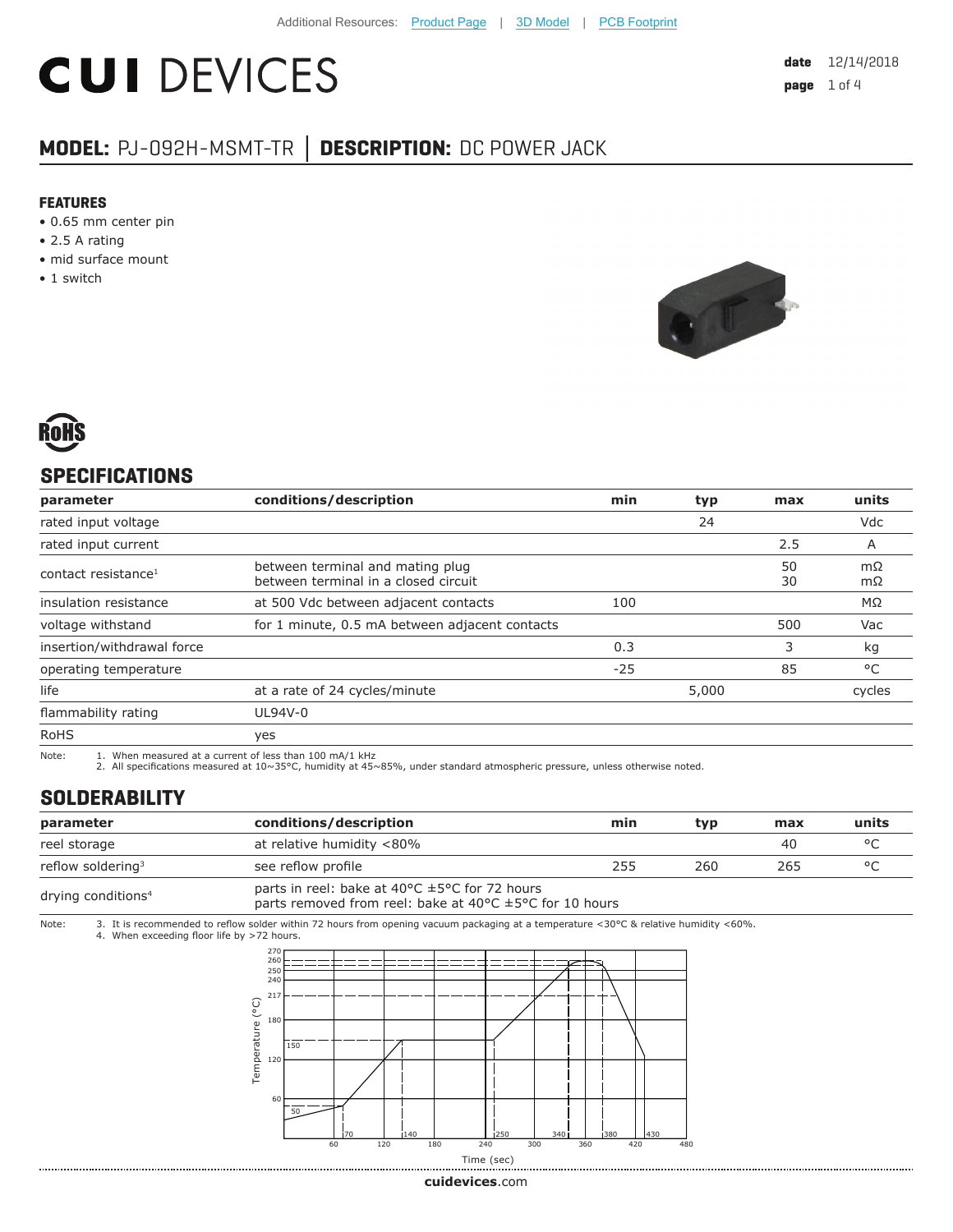#### **MECHANICAL DRAWING**

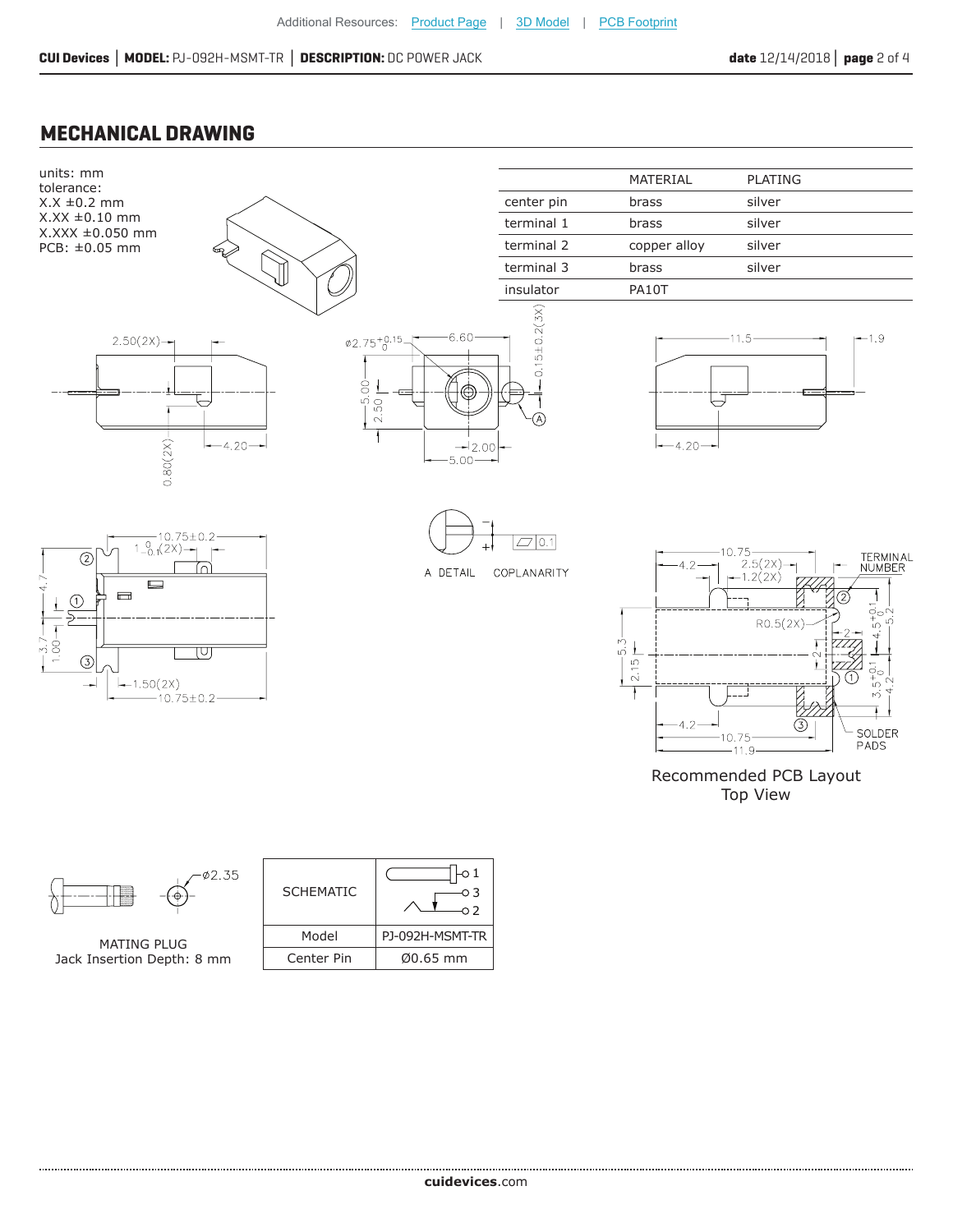#### **PACKAGING**

units: mm

Reel Size: Ø381 mm Reel QTY: 1,400 pcs per reel